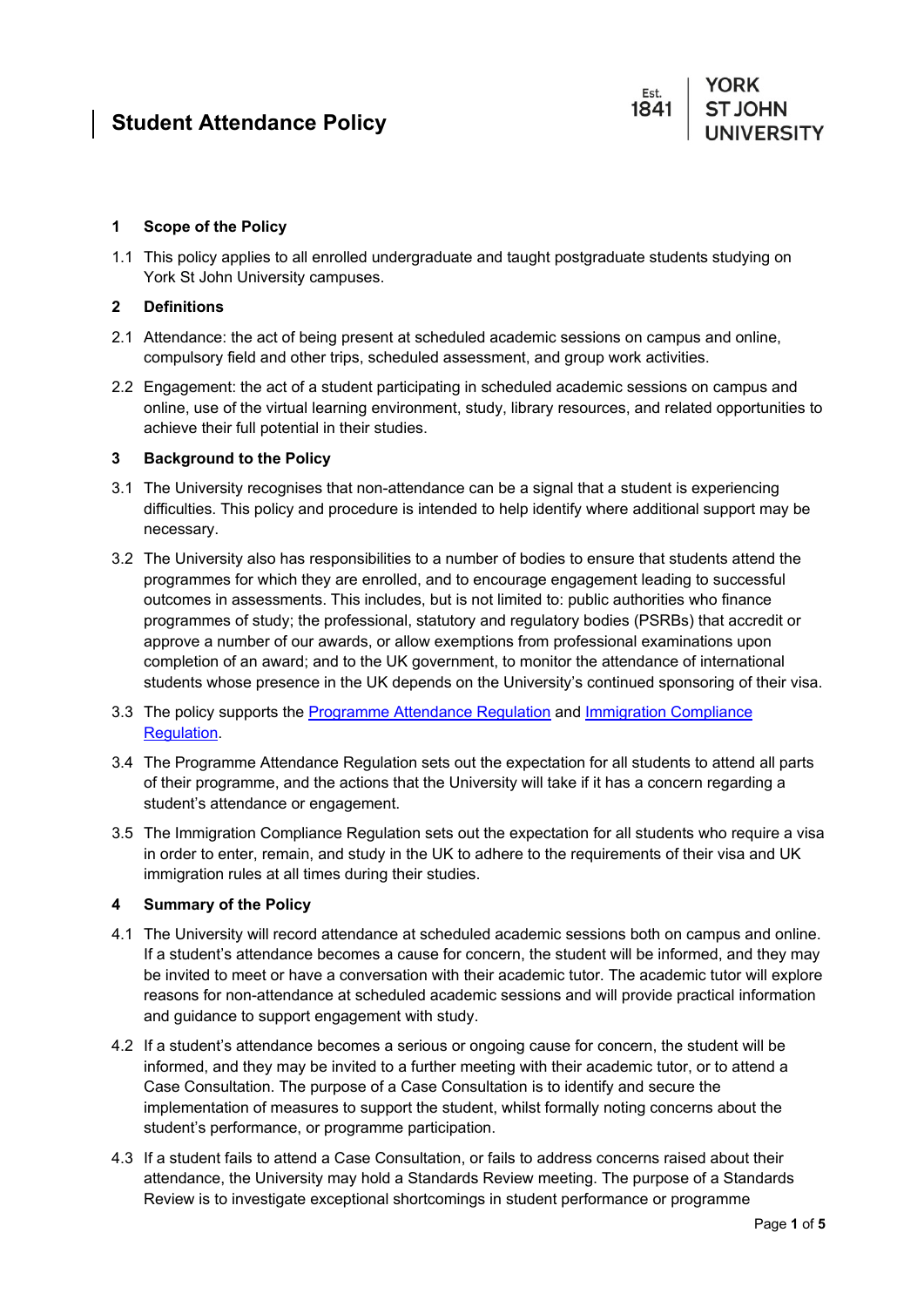participation and instigate or recommend help, remedial measures, or disciplinary action relating to academic matters. A Standards Review will only be held where significant and ongoing concerns have been identified. In particularly serious circumstances this may lead to the termination of a student's enrolment on their programme of study.

4.4 This policy concerns the University's minimum requirements for student attendance. Schools may also contact students if their engagement is causing concern in the judgement of the School.

#### **5 Scheduled academic sessions**

- 5.1 Attendance at scheduled academic sessions will be monitored. Scheduled academic sessions may include the following:
	- attendance at lectures;
	- attendance on campus or online at group learning activities such as seminars, tutorials, practical laboratory or studio based sessions;
	- submission of coursework:
	- attendance at tests and examinations; and
	- scheduled face-to-face meetings with an academic tutor.
	- Moodle engagement

5.2 Attendance will be recorded using the approved University systems, or using paper registers.

#### **6 Responsibilities of students**

- 6.1 Students are required to cooperate with any arrangements made by the University for monitoring attendance. Students should have an appropriate device at all scheduled academic sessions in order to register their attendance through the MyYSJ Application.
- 6.2 When a student is unable to attend a scheduled academic session, they should inform the University of their absence as soon as is reasonably possible using the [Absence Reporting Form.](https://www.yorksj.ac.uk/schools/school-admin/reporting-absence/) Students must notify the University of the reason for their absence. Notified absences will be recorded as an absence from a scheduled academic session
- 6.3 If a student is absent because they are unwell for less than seven days, they may self-certify using the absence reporting form. Intervening Saturdays, Sundays and public holidays count as sick days when calculating the duration of illness.
- 6.4 If a student is absent for seven days or more, they will require independent medical certification. Students should note that they will need to meet the cost of any charge made by the medical centre or a GP for independent medical certification.
- 6.5 If a student is absent for an extended period, they may need to suspend their studies for one or two semesters. Further information about the procedure for suspension is available on the [Suspension](https://www.yorksj.ac.uk/ssr/your-student-record-/suspension-of-studies/)  [of Studies](https://www.yorksj.ac.uk/ssr/your-student-record-/suspension-of-studies/) webpage.
- 6.6 If a student is unable to meet a deadline for assessment as a result of an absence, they should refer to the [Assessment Deadlines and Exceptional Circumstances Policy.](https://www.yorksj.ac.uk/ssr/policies-and-regulations-/exceptional-circumstances/)
- 6.7 Where a student misses a scheduled academic session without notifying the University, they will be recorded as absent.
- 6.8 Where a student has been advised of concern about their attendance or engagement, they will be required to engage with any recommended support in order to seek to address this concern.
- **7 Responsibilities of taught postgraduate students undertaking a capstone project or dissertation**
- 7.1 All students undertaking a taught postgraduate (Master's) capstone project or dissertation are required to have a meeting with an academic member of staff (academic tutor or dissertation supervisor) at least once per month during their independent study.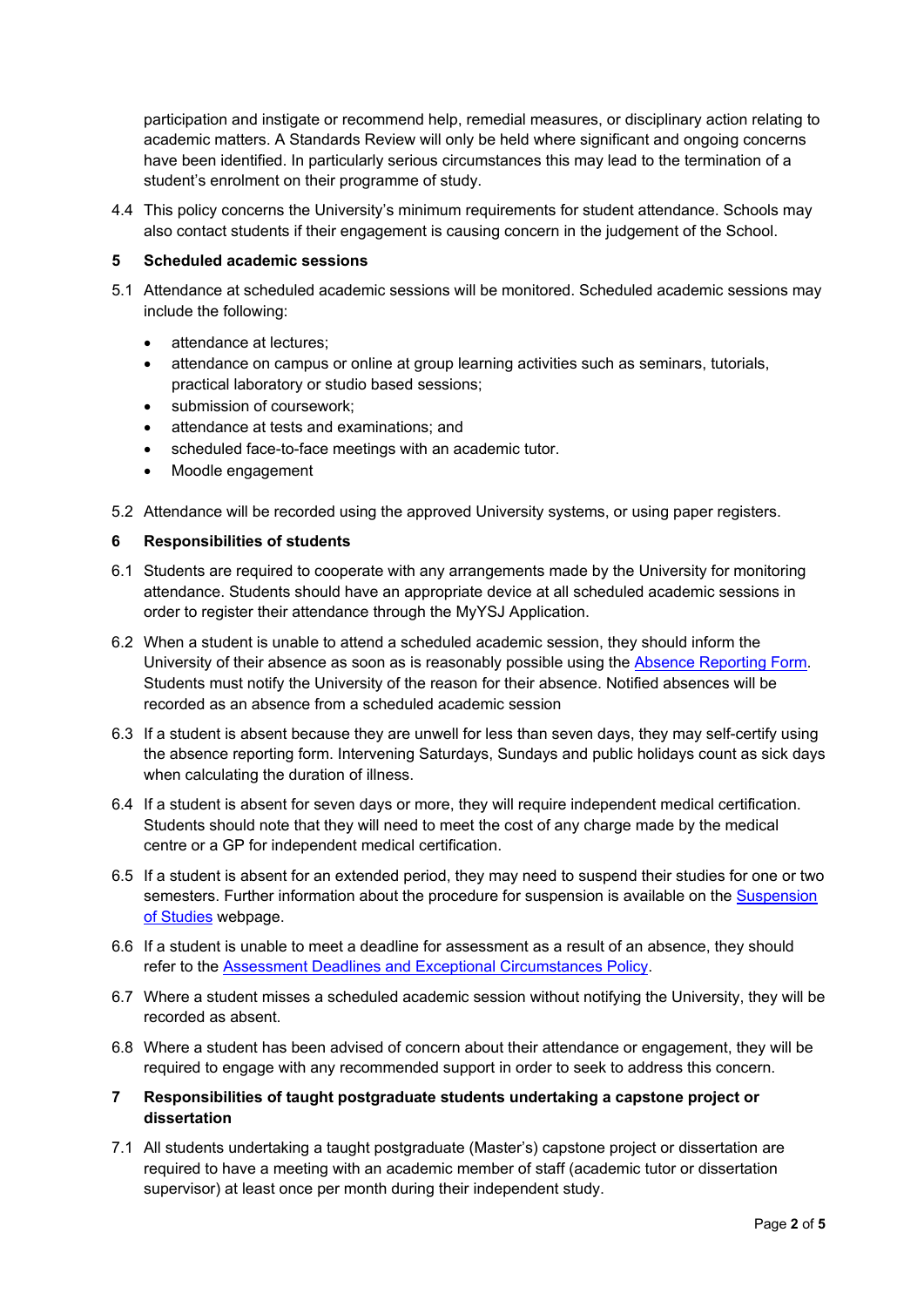#### **8 Responsibilities of the University**

- 8.1 The University will alert students to concerns about their attendance or engagement and seek to identify and secure the implementation of measures to support the student.
- 8.2 The University will make available the promised learning and teaching opportunities for students. Timetabled classes will only be postponed in exceptional and unavoidable circumstances (for example, staff illness). If it is necessary to postpone a scheduled academic session, the University will notify students promptly and seek to make reasonable alternative arrangements.
- 8.3 Academic staff members will facilitate the recording of attendance data, in accordance with University-wide systems, and will act in response to concerns raised regarding student attendance.
- 8.4 Academic staff and members of the School Administration Unit (SAU) will review recorded attendance data, and coordinate action at identified review points.
- 8.5 Members of Registry will support the relevant regulatory procedures that may be triggered as result of non-attendance, and will alert the Visa Compliance team when a sponsored student on a Student Visa is withdrawn or had termination of enrolment as the result of non-attendance has been finalised.
- 8.6 Members of the Visa Compliance team will operate re-registration sessions and inform the SAU if a student misses this contact point. They will monitor the enrolment of sponsored students (Student Visa route) and alert Registry and the SAU if an expected student does not arrive. They will make reports to the Home Office as appropriate.

#### **9 Appeals**

- 9.1 A student will have the right to appeal against the decision of the Standards Review Panel, or the Board of Examiners for Progress and Award taken under this policy and procedure.
- 9.2 A student who requires a visa in order to enter, remain, and study in the UK will have the right to appeal against the decision of the Standards Review Panel, the Board of Examiners for Progress and Award, or the Authorising Officer taken under this policy and procedure.
- 9.3 Full information about the appeal procedure is available on the [Appeals and Complaints](https://www.yorksj.ac.uk/ssr/policies-and-regulations-/standards-review/) webpage.

### **10 Attendance Monitoring Procedure**

- 10.1The University will record attendance data for students on undergraduate and taught postgraduate programmes and modules at scheduled academic sessions both on campus and online.
- 10.2At the start of each teaching period (semester or term), the University will inform students of their responsibilities in respect of attendance at scheduled academic sessions and absence reporting, and of the support available.
- 10.3Schools will determine which activities will not be recorded for the purposes of attendance monitoring. It is expected that attendance at all seminars and workshops will be monitored. It is recommended that attendance at most group learning activities is monitored. Attendance at optional or drop-in activities should not be monitored.
- 10.4Attendance will be reconciled and reviewed on a weekly basis. Where no data is recorded for a scheduled academic session, this will not count towards the student's attendance within an individual week.
- 10.5Attendance will be reviewed in weeks 3, 6, 9, and 12. Where a student's attendance at scheduled academic sessions drops below 40% in the sample week the student's Academic Tutor will be notified. The Academic Tutor will judge whether, based on the available information, including attendance in preceding weeks, the student's attendance is a cause for concern. The Academic Tutor may arrange:
	- a) an informal meeting or conversation with the student as set out in [4.1 above;](#page-0-0)
	- b) a Case Consultation where there is serious or ongoing concern as set out in [4.2 above;](#page-0-1)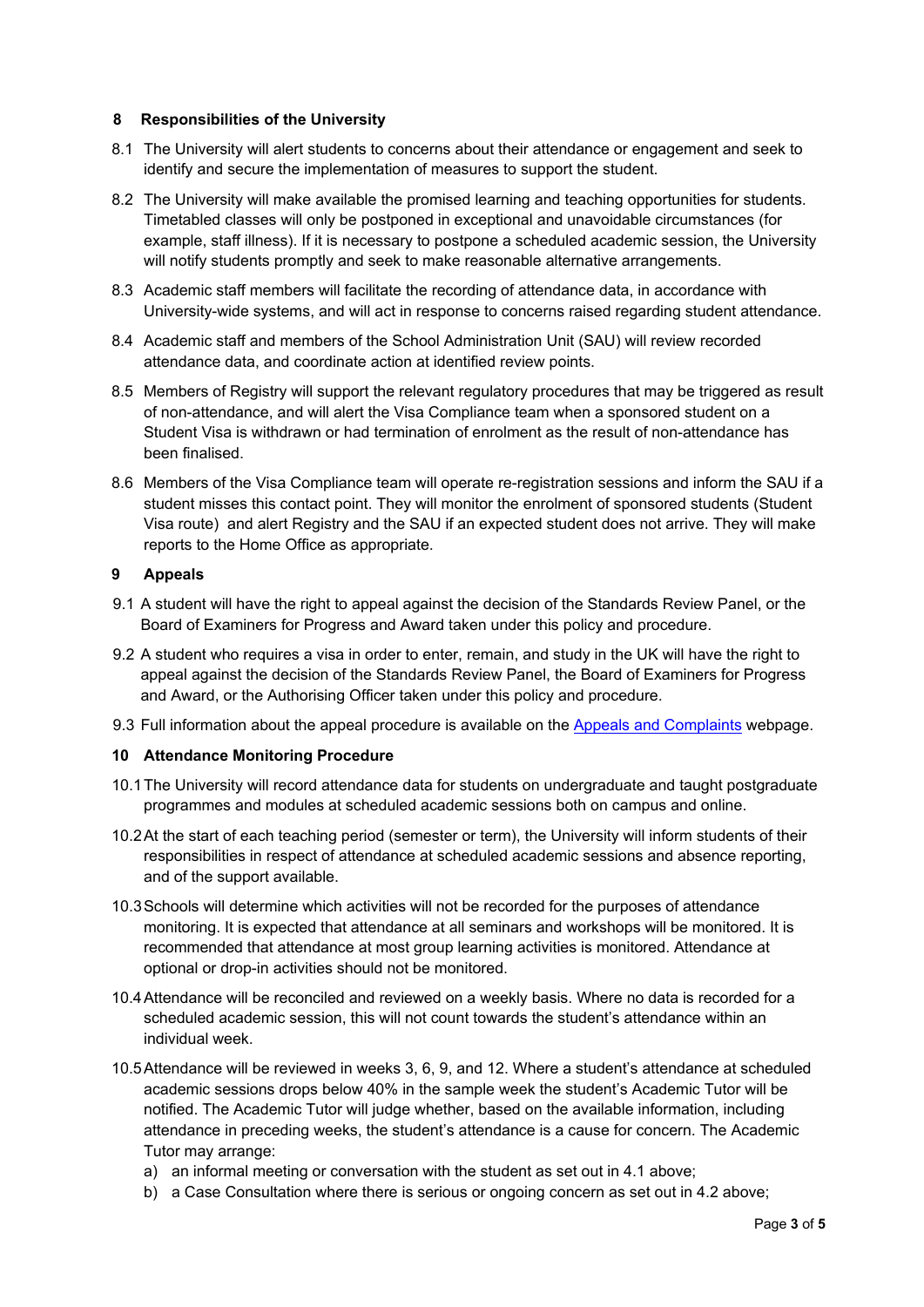- c) or a Standards Review where a student has failed to attend a Case Consultation or has failed to address concerns about their performance as set out in [4.3 above;](#page-0-2)
- 10.6A student with on-going consecutive non-attendance may be withdrawn from the University.
- 10.7Where a decision is made to withdraw a student from the University, this will be communicated to the student via email. The student will be advised of their effective withdrawal end date.

#### **11 Attendance Monitoring Procedure for sponsored international (Student Visa) students**

- 11.1The attendance of sponsored international (Student Visa) students will be monitored at weeks 3,6,9 and 12. Where a student's attendance at scheduled academic sessions drops below 40% in the sample week the student's Academic Tutor will be notified. The Academic Tutor may arrange:
	- a) a Case Consultation where there is a serious or ongoing concern as set out in 4.2 above;
	- b) or a Standards Review where a student has failed to attend a Case Consultation or has failed to address concerns about their performance as set out in 4.3 above.
- 11.2As an outcome of the Standards Review, the University may make a formal report to the Home Office and withdraw sponsorship of the student's visa. For taught students undertaking a capstone project or a dissertation, scheduled academic sessions will include meetings with an academic member of staff (academic tutor or dissertation supervisor). Other examples of engagement in this dissertation period includes submission of written work and attendance at examinations, as appropriate. The University expects that academic engagement should take place at least once every 21 days.
- 11.3During teaching periods where alternative teaching and learning activities take place, students will be required to maintain engagement with the University. Examples of such periods are work placements, field trips or study abroad. An appropriate form of engagement will be determined for each case.
- 11.4Where the University has reason to believe that the sponsored international (Student Visa) student has breached, or may be at risk of breaching the conditions of their visa or UK immigration rules, the student may be required to attend a Standards Review meeting.
- 11.5Where a sponsored international (Student Visa) student fails to adhere to attendance conditions set at a Case Consultation or a Standards Review, the University will make a formal report to the Home Office and may withdraw sponsorship of the student's visa.
- 11.6Where a sponsored international (Student Visa) student has their enrolment terminated as an outcome of action taken under this policy, the University will cease sponsorship immediately and will notify the Home Office.
- 11.7Where a sponsored international (Student Visa) student is undertaking an official role as a Student Union sabbatical officer, the University expects that engagement with University or Student Union staff will take place at least once every 21 days, though the duties of the role will require this to be more frequent.

| Version:                      | 5.5                                                                                                                                                                                           |                   |                       |  |
|-------------------------------|-----------------------------------------------------------------------------------------------------------------------------------------------------------------------------------------------|-------------------|-----------------------|--|
| Document title:               | <b>Student Attendance Policy</b>                                                                                                                                                              |                   |                       |  |
| Author role and department:   | Academic Registrar, Registry                                                                                                                                                                  |                   |                       |  |
| Approved date:                | For approval by the Chair of Academic Board                                                                                                                                                   |                   |                       |  |
| Approved by:                  | Chair of Academic Board                                                                                                                                                                       |                   |                       |  |
| Equality analysis undertaken: | Not yet undertaken                                                                                                                                                                            |                   |                       |  |
| Amendments since approval     | Detail of revision:                                                                                                                                                                           | Date of revision: | Revision approved by: |  |
|                               | Redrafted to incorporate elements of policy<br>and procedure from previous attendance<br>regulation. Procedure revised to report<br>based on percentage attendance in blocks<br>of two weeks. | 08/03/2019        | Approval deferred     |  |

# **Version Control Statement**